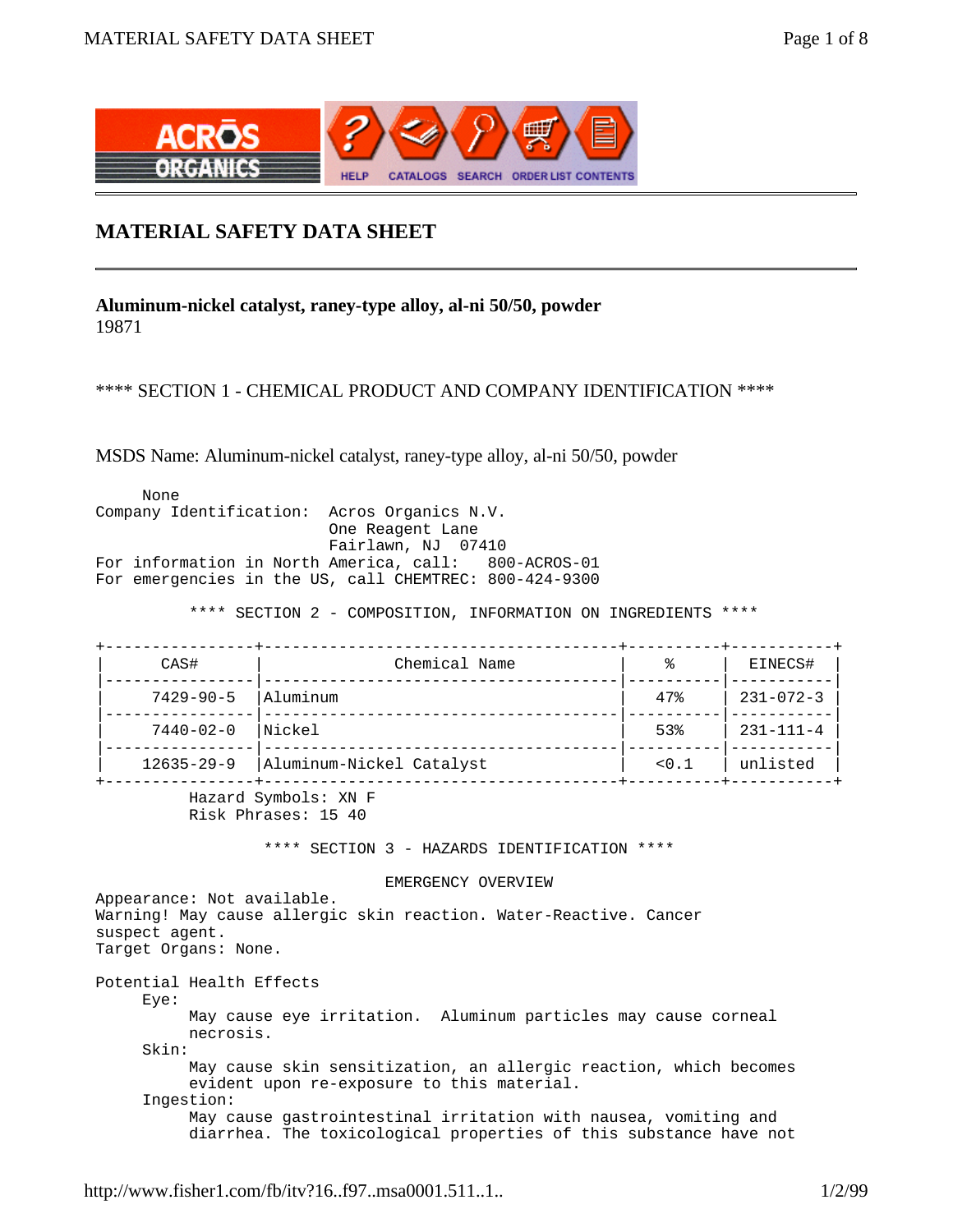been fully investigated. Inhalation: May cause respiratory tract irritation. Exposure may cause coughing, shortness of breath, lethargy, and an increased respiration rate. Chronic: Chronic inhalation of fine dusts may cause lung damage. Chronic inhalation may cause pulmonary fibrosis. \*\*\*\* SECTION 4 - FIRST AID MEASURES \*\*\*\* Eyes: Flush eyes with plenty of water for at least 15 minutes, occasionally lifting the upper and lower lids. Get medical aid. Skin: Get medical aid. Flush skin with plenty of soap and water for at least 15 minutes while removing contaminated clothing and shoes. Ingestion: Get medical aid. Wash mouth out with water. Inhalation: Remove from exposure to fresh air immediately. If not breathing, give artificial respiration. If breathing is difficult, give oxygen. Get medical aid. Notes to Physician: Treat symptomatically and supportively. \*\*\*\* SECTION 5 - FIRE FIGHTING MEASURES \*\*\*\* General Information: As in any fire, wear a self-contained breathing apparatus in pressure-demand, MSHA/NIOSH (approved or equivalent), and full protective gear. Water Reactive. Material will react with water and may release a flammable and/or toxic gas. This material in sufficient quantity and reduced particle size is capable of creating a dust explosion. Flammable solid. Extinguishing Media: Do NOT use water directly on fire. Do NOT use carbon dioxide. Use dry chemical to fight fire. Autoignition Temperature: Not available. Flash Point: Not available. NFPA Rating: Not published. Explosion Limits, Lower: Not available. Upper: Not available. \*\*\*\* SECTION 6 - ACCIDENTAL RELEASE MEASURES \*\*\*\* General Information: Use proper personal protective equipment as indicated in Section 8. Spills/Leaks: Vacuum or sweep up material and place into a suitable disposal container. Remove all sources of ignition. \*\*\*\* SECTION 7 - HANDLING and STORAGE \*\*\*\* Handling: Wash thoroughly after handling. Ground and bond containers when transferring material. Avoid contact with skin and eyes. Avoid contact with heat, sparks and flame. Avoid ingestion and inhalation. Use only in a chemical fume hood. Storage: Store in a cool, dry place. Store in a tightly closed container. Keep under a nitrogen blanket. Keep away from water. Flammables-area. \*\*\*\* SECTION 8 - EXPOSURE CONTROLS, PERSONAL PROTECTION \*\*\*\*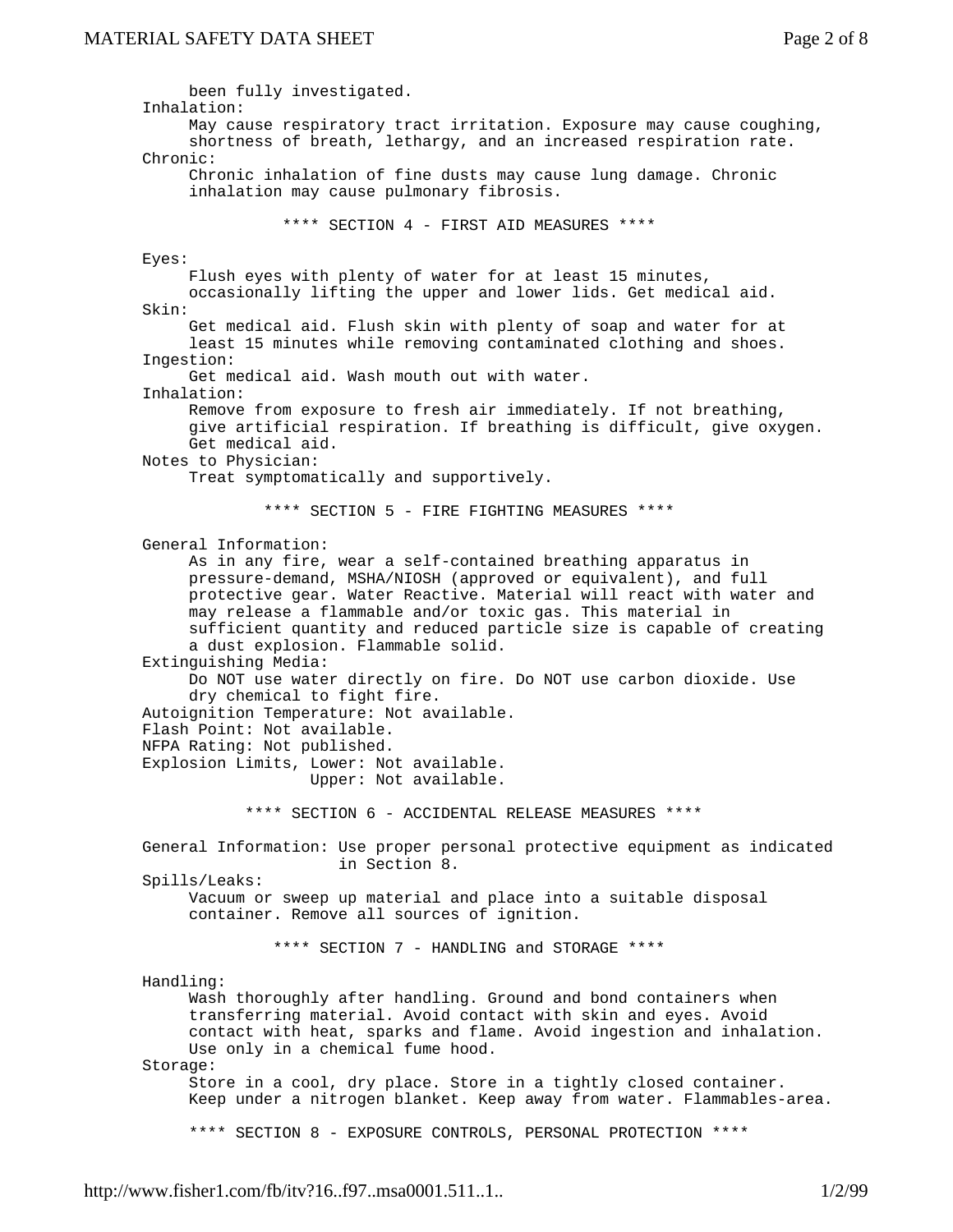Engineering Controls:

 Use adequate general or local exhaust ventilation to keep airborne concentrations below the permissible exposure limits.

| Exposure Limits                             |                                                 |                                                                                                                                                                                                                                                                                    |                                                                                                                                                                                                                                                                        |  |
|---------------------------------------------|-------------------------------------------------|------------------------------------------------------------------------------------------------------------------------------------------------------------------------------------------------------------------------------------------------------------------------------------|------------------------------------------------------------------------------------------------------------------------------------------------------------------------------------------------------------------------------------------------------------------------|--|
| Chemical Name                               | ACGIH                                           | NIOSH                                                                                                                                                                                                                                                                              | OSHA - Final PELs                                                                                                                                                                                                                                                      |  |
| Aluminum                                    | metal dust, as<br>$Al: 10 \, mg/m3$             | total: $10 \text{ mg/m3}$<br>TWA; respirable<br>dust: $5 \text{ mg/m3}$<br>TWA; pyro powders<br>and welding fume<br>$s: 5 \text{mq/m3 TWA}$<br>soluble salts<br>and alkyls: 2<br>$mq/m3$ TWA                                                                                       | total dust, as<br>Al: 15 mg/m3<br>TWA; respirable<br>fraction, as A<br>5 mg/m3 TWA<br>1:                                                                                                                                                                               |  |
| Nickel                                      | metal: (1) mg/m3                                | as Ni: 0.015<br>mg/m3 TWA; NIOSH<br>Potential<br>Occupational<br>Carcinogen - see<br>Appendix A<br>Potential NIOSH<br>carcinogen.                                                                                                                                                  | metal and<br>insoluble<br>compounds, as N<br>i: 1 mg/m3 TWA;<br>soluble<br>compounds,<br>Ni: 1 m g/<br>as a<br>m3 TWA                                                                                                                                                  |  |
| Aluminum-Nickel Cat metal dust, as<br>alyst | Al: 10 mg/m3 TWA<br>(listed under<br>ALUMINUM). | total: $10 \text{ mg/m3}$<br>TWA; respirable<br>dust: $5 \text{ mg/m3}$<br>TWA; pyro powders<br>and welding fume<br>s: 5 mg/m3 TWA;<br>soluble salts<br>and alkyls: 2<br>$mq/m3$ TWA<br>(listed under<br>ALUMINUM).as Ni:<br>$0.015$ mg/m3 TWA;<br>NIOSH Potential<br>Occupational | total dust, as<br>Al: 15 mg/m3<br>TWA; respirable<br>fraction, as A<br>5 $mg/m3$ TWA<br>1:<br>(listed unde<br>ALUMINUM).m<br>r<br>and insolu<br>etal<br>ble<br>compounds<br>, as $Ni: 1 mg/m3$<br>TWA;<br>solubl<br>compo<br>e<br>Ni:<br>unds, as<br>1 m g/m3 TWA (lis |  |

OSHA Vacated PELs:

 Aluminum: total dust, as Al: 15 mg/m3 TWA; respirable fraction, as Al: 5 mg/m3 TWA Nickel: 1 mg/m3 TWA Aluminum-Nickel Catalyst: total dust, as Al: 15 mg/m3 TWA; respirable fraction, as Al: 5 mg/m3 TWA (listed under ALUMINUM)1 mg/m3 TWA (listed under NICKEL)as Ni: 0.1 mg/m3 TWA (listed under NICKEL SOLUBLE COMPOUNDS)

+--------------------+-------------------+-------------------+-----------------+

Personal Protective Equipment

Eyes:

 Wear appropriate protective eyeglasses or chemical safety goggles as described by OSHA's eye and face protection regulations in 29 CFR 1910.133 or European Standard EN166.

Skin:

http://www.fisher1.com/fb/itv?16..f97..msa0001.511..1.. 1... 1/2/99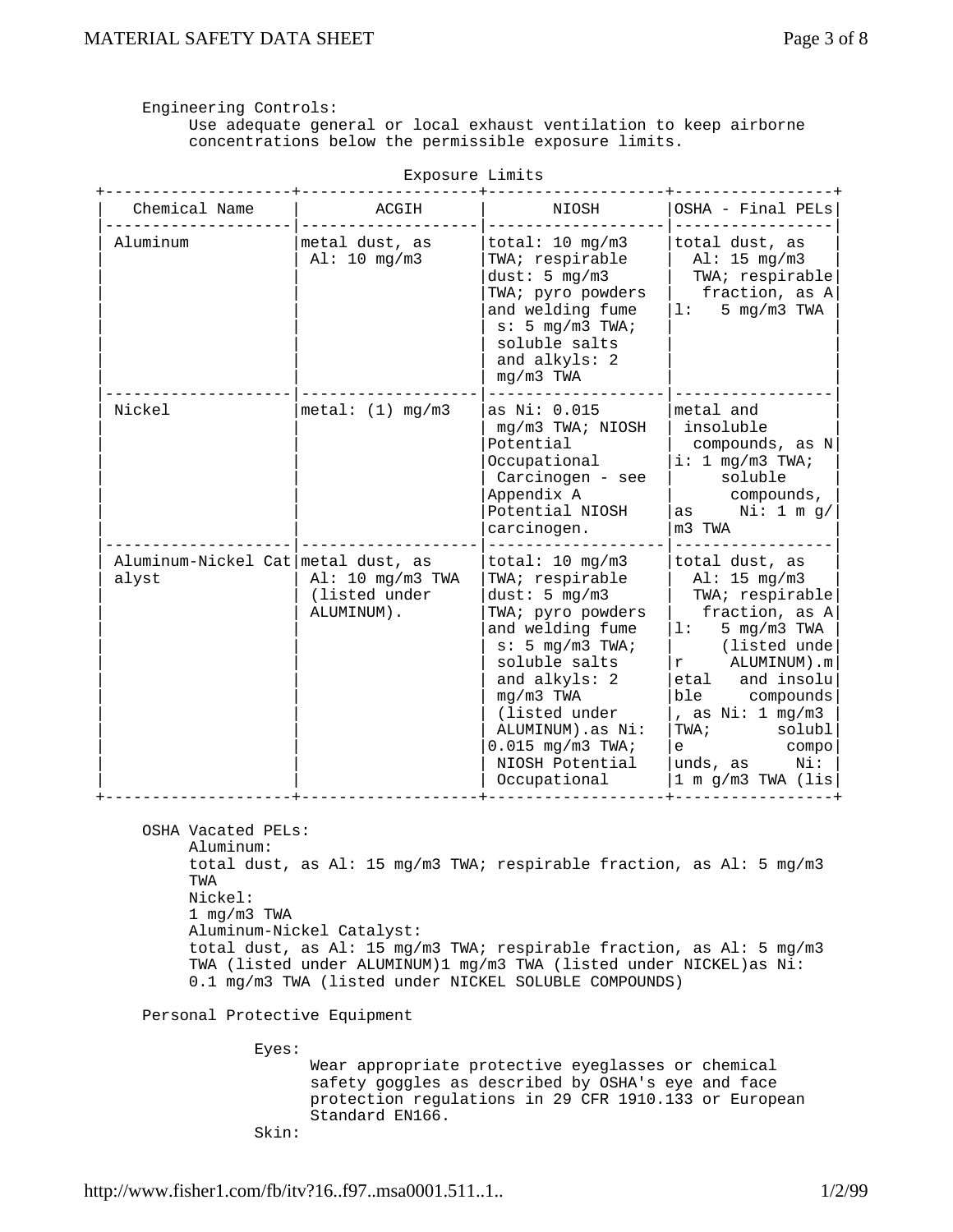Wear appropriate protective gloves to prevent skin exposure. Clothing: Wear appropriate protective gloves to prevent skin exposure. Respirators: Follow the OSHA respirator regulations found in 29CFR 1910.134 or European Standard EN 149. Always use a NIOSH or European Standard EN 149 approved respirator when necessary. \*\*\*\* SECTION 9 - PHYSICAL AND CHEMICAL PROPERTIES \*\*\*\* Physical State: Solid Appearance: Not available. Odor: Odorless pH:  $\begin{array}{ccc} \text{pH:} & \text{Not available.} \\ \text{Vapor Pressure:} & \text{Not available.} \end{array}$ pn.<br>Vapor Pressure: Vapor Density: Not available.<br>Evaporation Rate: Not available. Evaporation Rate: Viscosity: Not available. Boiling Point: Not available. Freezing/Melting Point: 1350 deg C Decomposition Temperature: Not available. Solubility: reacts slowly forming h2 Specific Gravity/Density: 3.4600g/cm3 Molecular Formula: AlNi Molecular Weight: 85.68 \*\*\*\* SECTION 10 - STABILITY AND REACTIVITY \*\*\*\* Chemical Stability: Not available. Conditions to Avoid: Incompatible materials, exposure to air, contact with water. Incompatibilities with Other Materials: Strong acids, strong oxidizing agents. The incompatibilities of aluminum are many. Refer to the NFPA Fire Protection Guide for specific information. The incompatibilities of nickel are ammonium nitrate, fluorine, hydrazine, hydrazoic acid, hydrogen + dioxane, performic acid, phophorus, selenium, sulfur, titanium + potassium perchlorate. Hazardous Decomposition Products: Nickel oxide. Hazardous Polymerization: Has not been reported. \*\*\*\* SECTION 11 - TOXICOLOGICAL INFORMATION \*\*\*\* RTECS#: CAS# 7429-90-5: BD0330000 CAS# 7440-02-0: QR5950000 CAS# 12635-29-9 unlisted. LD50/LC50: Not available. CAS# 7440-02-0: Skin, rabbit: LD50 = >2 gm/kg. CAS# 12635-29-9. Carcinogenicity: Aluminum - Not listed by ACGIH, IARC, NIOSH, NTP, or OSHA. Nickel - California: carcinogen - initial date 10/1/89 NIOSH: occupational carcinogen NTP: Suspect carcinogen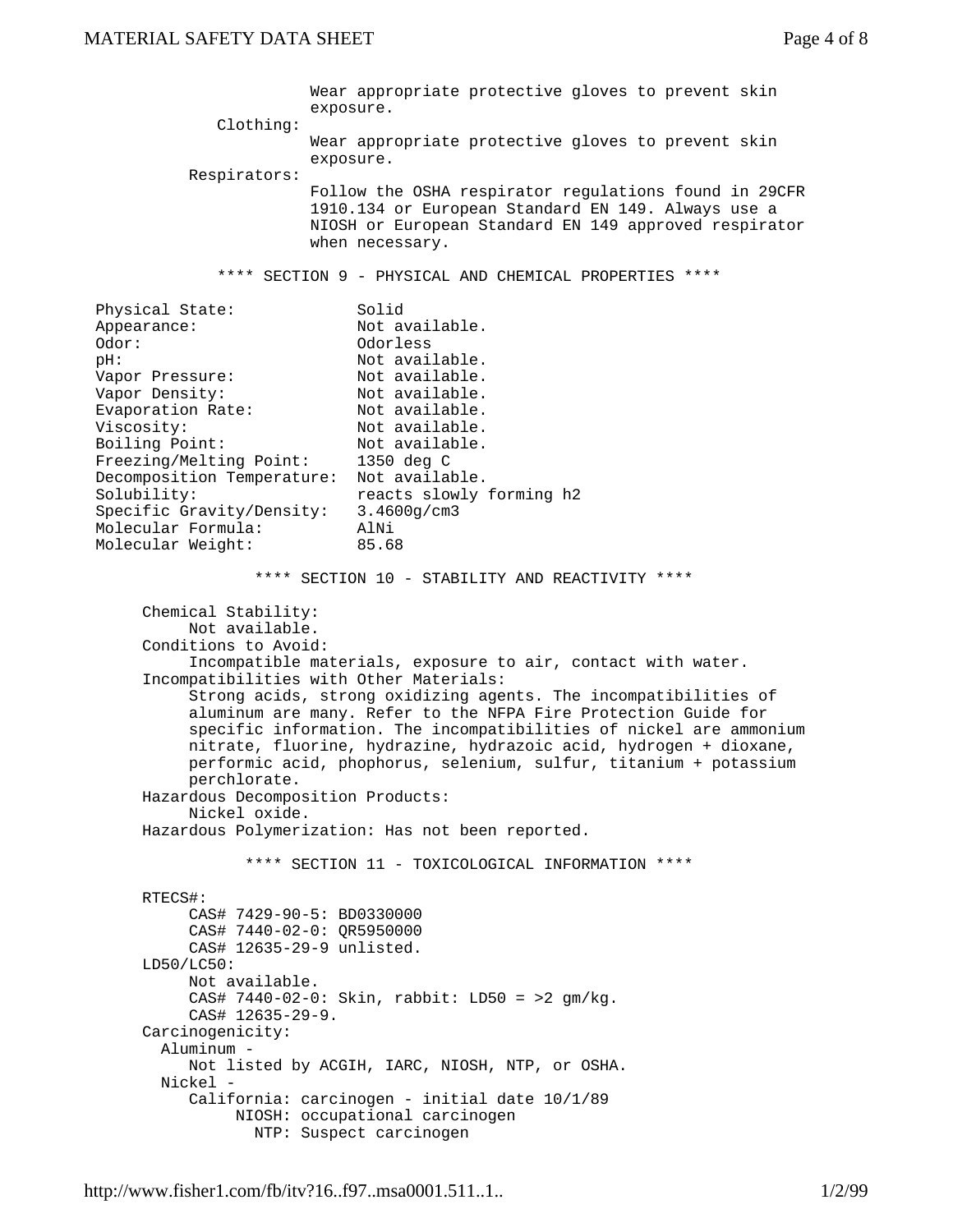```
 OSHA: Possible Select carcinogen
                  IARC: Group 2B carcinogen
        Aluminum-Nickel Catalyst -
           California: carcinogen - initial date 10/1/89 (listed as NICKEL).
                NIOSH: occupational carcinogen (listed as NICKEL)
                  NTP: Suspect carcinogen (listed as NICKEL).
                  OSHA: Possible select carcinogen (listed as NICKEL).
                  IARC: Group 2B carcinogen (listed as NICKEL).
                    **** SECTION 12 - ECOLOGICAL INFORMATION ****
      Ecotoxicity:
           Not available.
      Environmental Fate:
           Not available.
      Physical/Chemical:
           Not available.
      Other:
           Not available.
                   **** SECTION 13 - DISPOSAL CONSIDERATIONS ****
Dispose of in a manner consistent with federal, state, and local regulations.
RCRA D-Series Maximum Concentration of Contaminants:
None listed.
RCRA D-Series Chronic Toxicity Reference Levels: None
listed.
RCRA F-Series: None listed.
RCRA P-Series: None listed.
RCRA U-Series: None listed.
Not listed as a material banned from land disposal
according to RCRA.
                    **** SECTION 14 - TRANSPORT INFORMATION ****
      US DOT
           Shipping Name: WATER REACTIVE, SOLID,N.O.S.
                           (ALUMINUM NICKEL)
            Hazard Class: 4.3
               UN Number: UN2813
           Packing Group: III
     TMO
           Shipping Name: WATER-REACTIVE SOLID, N.O.S.
            Hazard Class: 4.3
               UN Number: 2813
           Packing Group: III
      IATA
           Shipping Name: WATER-REACTIVE SOLID, N.O.S.*
            Hazard Class: 4.3
               UN Number: 2813
           Packing Group: III
      RID/ADR
           Shipping Name: WATER-REACTIVE SOLID, N.O.S.
    Dangerous Goods Code: 4.3(20C)
               UN Number: 2813
      Canadian TDG
           Shipping Name: WATER-REACTIVE SUBSTANCE SOLID (ALUMINUM-NICKEL
  CATALYST)
            Hazard Class: 4.3
               UN Number: UN2813
                    **** SECTION 15 - REGULATORY INFORMATION ****
```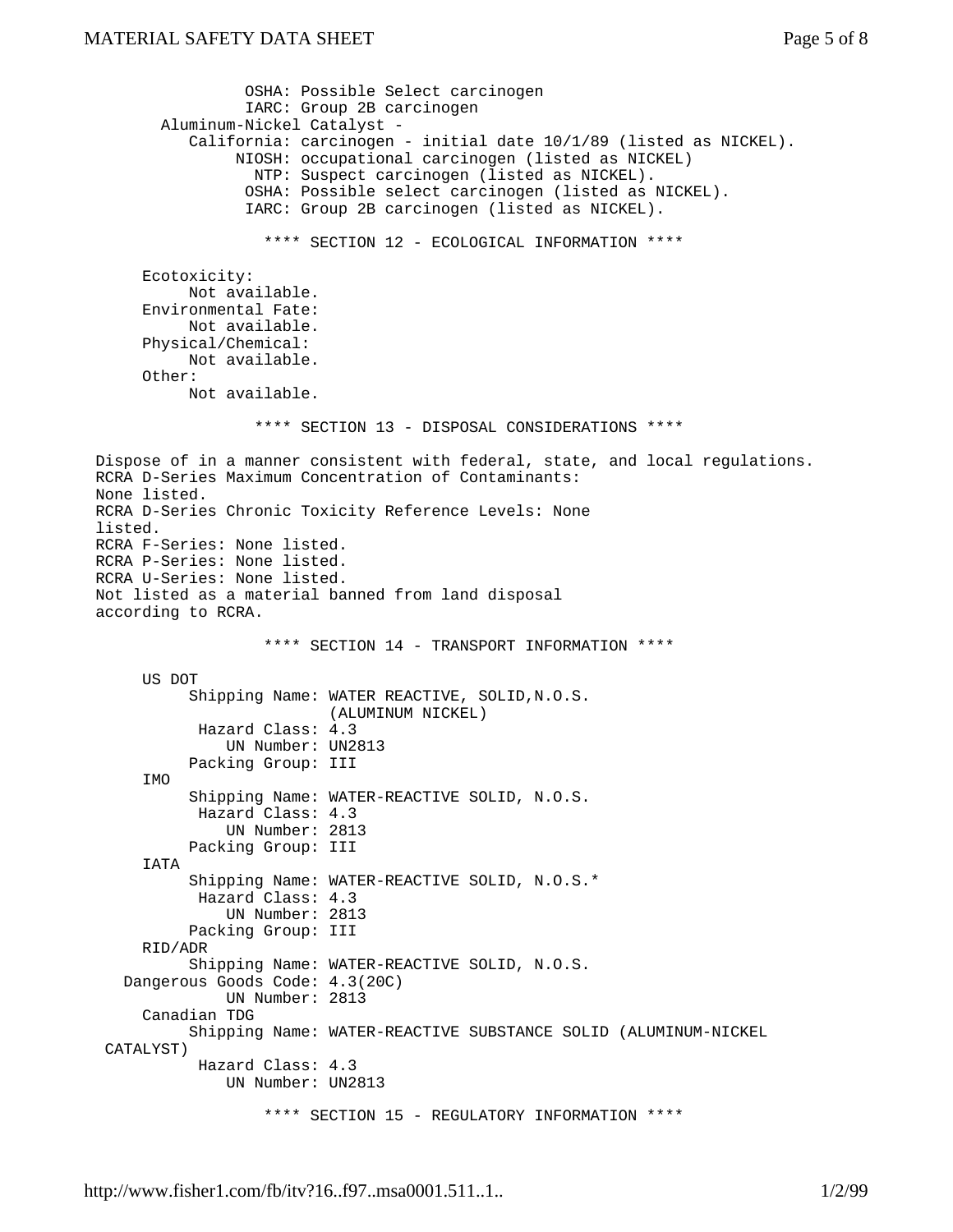```
 US FEDERAL
     TSCA
          CAS# 7429-90-5 is listed on the TSCA inventory.
          CAS# 7440-02-0 is listed on the TSCA inventory.
          CAS# 12635-29-9 is not listed on the TSCA inventory.
         It is for research and development use only.
        Health & Safety Reporting List
          None of the chemicals are on the Health & Safety Reporting List.
        Chemical Test Rules
          None of the chemicals in this product are under a Chemical Test Rule.
        Section 12b
          None of the chemicals are listed under TSCA Section 12b.
        TSCA Significant New Use Rule
          None of the chemicals in this material have a SNUR under TSCA.
     SARA
        Section 302 (RQ)
         CAS# 7440-02-0: final RQ = 100 pounds (45.4 kg) (no reporting of relea
        Section 302 (TPQ)
          None of the chemicals in this product have a TPQ.
        SARA Codes
          CAS # 7429-90-5: acute, chronic.
          CAS # 7440-02-0: acute, chronic, flammable.
        Section 313
          This material contains Aluminum (CAS# 7429-90-5, 47%),which is
          subject to the reporting requirements of Section 313 of SARA Title
          III and 40 CFR Part 373.
          This material contains Nickel (CAS# 7440-02-0, 53%),which is subject
          to the reporting requirements of Section 313 of SARA Title III and
          40 CFR Part 373.
          This chemical is not at a high enough concentration to be reportable
          under Section 313.
     Clean Air Act:
          CAS# 7440-02-0 listed as NICKEL COMPOUNDS is listed as a hazardous
          air pollutant (HAP).
          CAS# 12635-29-9 listed as NICKEL COMPOUNDS is listed as a hazardous
          air pollutant (HAP).
          This material does not contain any Class 1 Ozone depletors.
          This material does not contain any Class 2 Ozone depletors.
     Clean Water Act:
          None of the chemicals in this product are listed as Hazardous
          Substances under the CWA.
          CAS# 7440-02-0 is listed as a Priority Pollutant under the Clean
          Water Act.
          CAS# 12635-29-9 is listed as a Priority Pollutant under the Clean
          Water Act.
          CAS# 7440-02-0 is listed as a Toxic Pollutant under the Clean Water
          Act.
          CAS# 12635-29-9 is listed as a Toxic Pollutant under the Clean Water
          Act.
     OSHA:
          None of the chemicals in this product are considered highly hazardous
          by OSHA.
 STATE
     Aluminum can be found on the following state right to know lists:
     California, New Jersey, Florida, Pennsylvania, Minnesota,
     Massachusetts.
     Nickel can be found on the following state right to know lists:
     California, New Jersey, Florida, Pennsylvania, Minnesota,
     Massachusetts.
     Aluminum-Nickel Catalyst can be found on the following state right to
     know lists: California, (listed as ALUMINUM), California, (listed as
     NICKEL), California, (listed as NICKEL COMPOUNDS), New Jersey,
     (listed as ALUMINUM), New Jersey, (listed as NICKEL), Florida,
```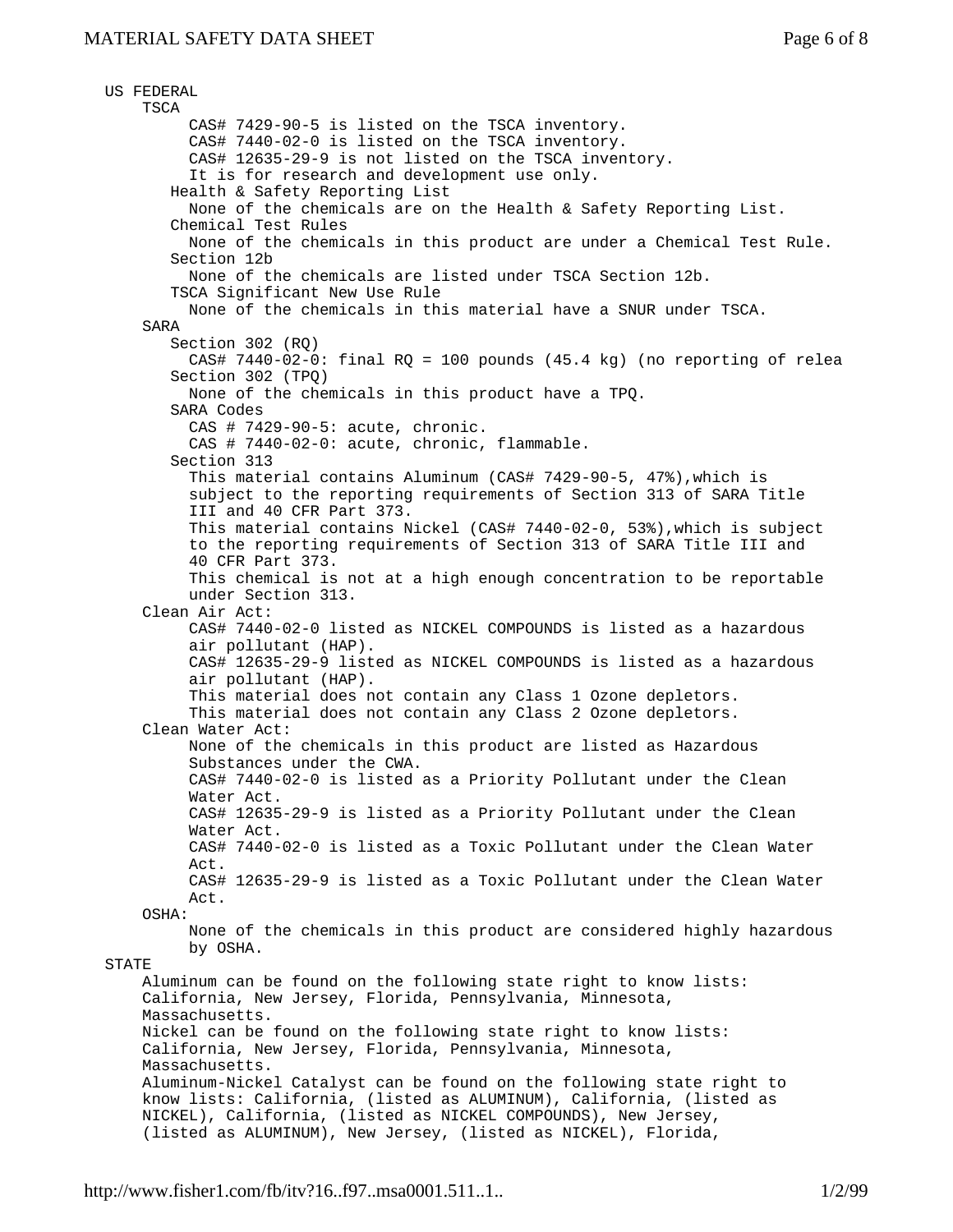(listed as ALUMINUM), Florida, (listed as NICKEL), Pennsylvania, (listed as ALUMINUM), Pennsylvania, (listed as NICKEL), Minnesota, (listed as ALUMINUM), Minnesota, (listed as NICKEL), Minnesota, (listed as NICKEL SOLUBLE COMPOUNDS), Massachusetts, (listed as ALUMINUM), Massachusetts, (listed as NICKEL). WARNING: This product contains Nickel, a chemical known to the state of California to cause cancer. WARNING: This product contains Aluminum-Nickel Catalyst, listed as `NICKEL', a chemical known to the state of California to cause cancer. California No Significant Risk Level: None of the chemicals in this product are listed. European/International Regulations European Labeling in Accordance with EC Directives Hazard Symbols: XN F Risk Phrases: R 15 Contact with water liberates highly flammable gases. R 40 Possible risks of irreversible effects. Safety Phrases: S 36/37 Wear suitable protective clothing and gloves. S 45 In case of accident of if you feel unwell, seek medical advice immediately (show the label where possible). WGK (Water Danger/Protection) CAS# 7429-90-5: 0 CAS# 7440-02-0: No information available. CAS# 12635-29-9: No information available. Canada CAS# 7429-90-5 is listed on Canada's DSL/NDSL List. CAS# 7440-02-0 is listed on Canada's DSL/NDSL List. This product does not have a WHMIS classification. CAS# 7429-90-5 is not listed on Canada's Ingredient Disclosure List. CAS# 7440-02-0 is not listed on Canada's Ingredient Disclosure List. CAS# 12635-29-9 is not listed on Canada's Ingredient Disclosure List. Exposure Limits CAS# 7429-90-5:. OEL-AUSTRALIA:TWA 10 mg/m3. OEL-AUSTRALIA:TWA 2 mg/m 3 (salts). OEL-AUSTRALIA:TWA 5 mg/m3 (fumes). OEL-AUSTRALIA:TWA 5 mg/m 3 (resp. dust). OEL-BELGIUM:TWA 10 mg/m3. OEL-BELGIUM:TWA 2 mg/m3 (sal ts). OEL-BELGIUM:TWA 5 mg/m3 (fumes). OEL-BELGIUM:TWA 5 mg/m3 (resp. d ust). OEL-DENMARK:TWA 10 mg/m3 (resp. dust). OEL-DENMARK:TWA 2 mg/m3 ( salts). OEL-DENMARK:TWA 5 mg/m3 (fumes). OEL-FINLAND:TWA 2 mg/m3 (salt s). OEL-FRANCE:TWA 10 mg/m3. OEL-FRANCE:TWA 2 mg/m3 (salts) E:TWA 5 mg/m3 (fumes). OEL-FRANCE:TWA 5 mg/m3 (resp. dust). OEL-GERMAN Y:TWA 6 mg/m3. OEL-HUNGARY:STEL 5 mg/m3. OEL-HUNGARY:TWA 2 mg/m3;STEL 4 mg/m3 (salts) JAN9. OEL-THE NETHERLANDS:TWA 10 mg/m3 (resp. dust). O EL-THE NETHERLANDS:TWA 2 mg/m3 (salts). OEL-RUSSIA:STEL 2 mg/m3. OEL-S WEDEN:TWA 10 mg/m3 (resp. dust). OEL-SWEDEN:TWA 2 mg/m3 (salts). OEL-S WEDEN:TWA 4 mg/m3. OEL-SWEDEN:TWA 5 mg/m3 (resp. dust). OEL-SWITZERLAN D:TWA 2 mg/m3 (salts). OEL-SWITZERLAND:TWA 6 mg/m3 (fumes). OEL-SWITZE RLAND:TWA 6 mg/m3. OEL-SWITZERLAND:TWA 6 mg/m3 (resp. dust). OEL-UNITE D KINGDOM:TWA 10 mg/m3;STEL 20 mg/m3 STEL 20 mg/m3 (resp. dust) L IN BULGARIA, COLOMBIA, JOR CAS# 7440-02-0:. OEL-ARAB Republic of Egypt:TWA 0.1 mg/m3. OEL-AUSTRA LIA:TWA 1 mg/m3. OEL-BELGIUM:TWA 1 mg/m3. OEL-BELGIUM:TWA 1 mg/m3 (ins oluble compounds). OEL-CZECHOSLOVAKIA:TWA 0.05 mg/m3;STEL 0.25 mg/m3. OEL-DENMARK:TWA 0.05 mg/m3;Carcinogen. OEL-DENMARK:TWA 0.5 mg/m3 (dus t). OEL-DENMARK:TWA 1 mg/m3 (insoluble compounds). OEL-FINLAND:TWA 0.1 mg/m3;Carcinogen. OEL-FINLAND:TWA 0.1 mg/m3;Skin;CAR (insoluble compo unds). OEL-FRANCE:TWA 1 mg/m3. OEL-GERMANY; Carcinogen L 0.005 mg/m3;CAR (insoluble compounds). OEL-HUNGARY:STEL 0.005 mg/m3;